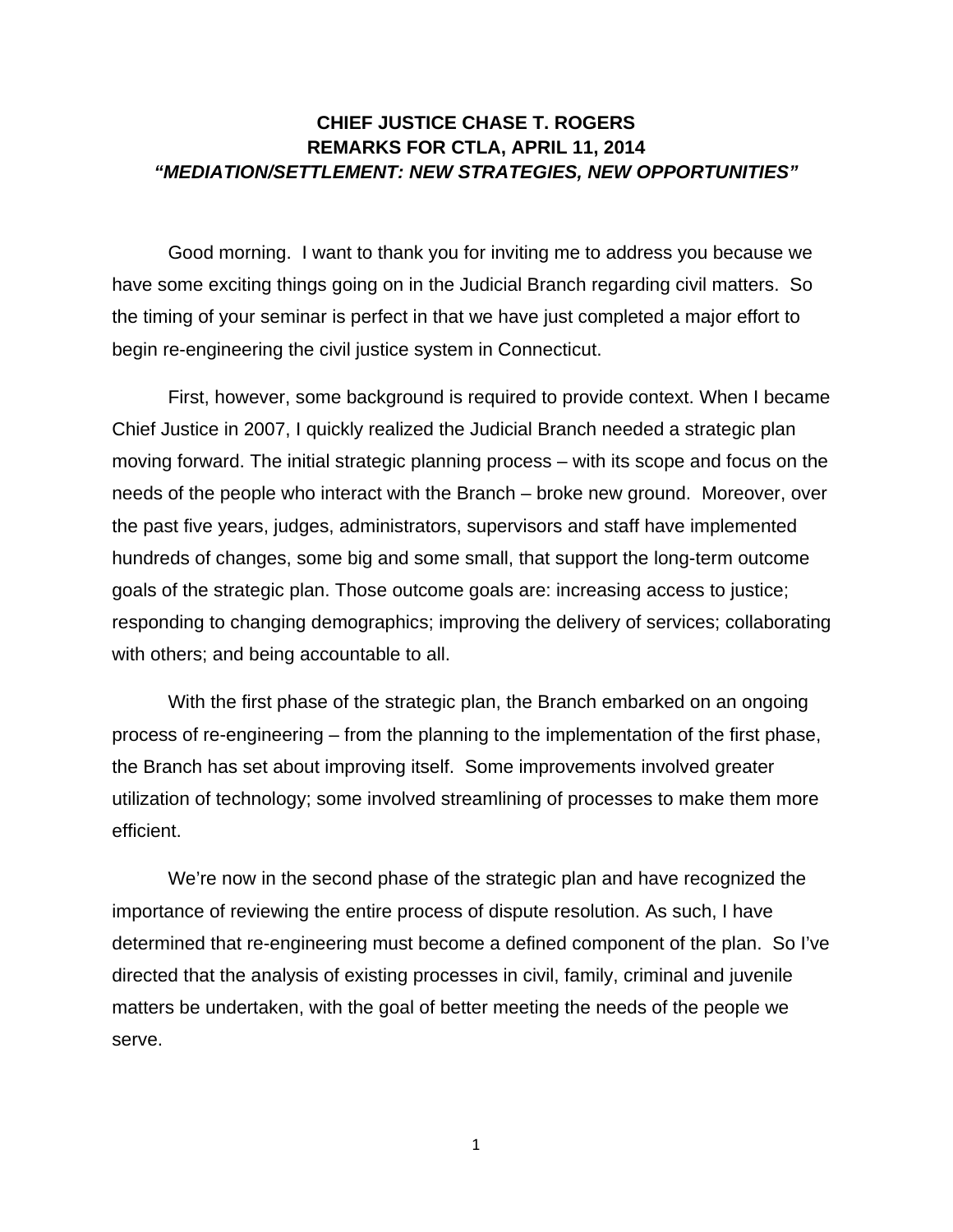We have started this process by taking a long, hard look at the civil litigation system.

I think we can all agree that the past 10 years have seen remarkable changes for our courts, particularly in the area of civil litigation. For example, the implementation of electronic filing has completely changed the way civil files are initiated, processed and accessed. These technological changes have resulted in greater access to files and more rapid processing of pleadings and motions. But technological changes alone cannot resolve all issues that affect the Judicial Branch's ability to provide relevant, affordable and accessible dispute resolution. Rather, these issues include the everincreasing costs of discovery, the greater complexity of substantive issues in cases before the courts, the growing number of self-represented parties, and the challenges of providing the appropriate type of dispute resolution – be it court trial, non-binding arbitration, mediation or a jury trial.

We also knew that any future success depended on input from the bar. So, since last year, we have conducted five focus groups, comprising over 75 attorneys with diverse civil litigation experience. We asked, "What is working?" "What is not working?" and "How can we work together to better serve the people of Connecticut?"

The comments, criticisms and suggestions from each of the five focus groups were then presented to a workgroup composed of appellate and trial court judges and civil litigators for discussion. And as a result of those discussions, we identified four general areas upon which to focus our re-engineering efforts over the next several years. They are: 1) improving litigation management; 2) confronting current discovery issues; 3) enhancing alternative dispute resolution options; and 4) addressing the needs and impact of self-represented parties.

I am going to touch on all of these areas, although my main focus will be on ADR, especially mediation – which is why we're all here.

Let's start with Number One, improving litigation management. Effective management of litigation throughout the process is a key factor in the accessible, affordable and impartial resolution of disputes. And what we learned from the focus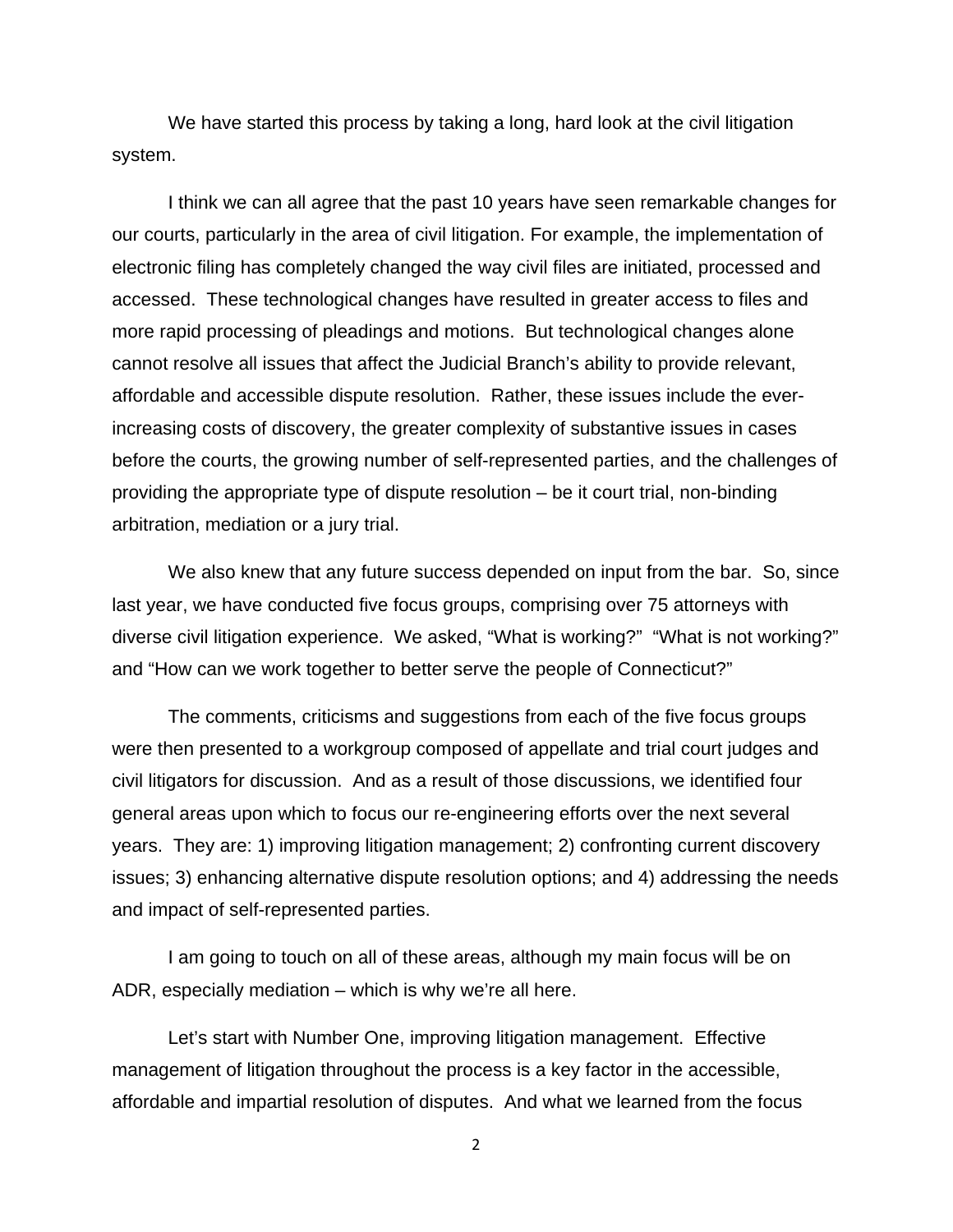groups was this: It is not just a "timely resolution" that is important. Instead, it is essential to examine the *entire* process of reaching that timely resolution. The process itself gives rise to frustration, uncertainty, increased costs and a lack of confidence in the efficacy and fairness of dispute resolution. In particular, the focus groups identified needs in several related areas, including greater uniformity of policies and procedures, greater consistency and predictability in the litigation process, enhanced oversight by judicial administration and ongoing education for all participants in the civil litigation process.

From the perspective of the Bar and self-represented parties, a lack of uniformity in how cases are managed, scheduled, processed and tried, both within a judicial district and among districts, can lead to frustration, inconsistency and an unfair advantage to local counsel. Achieving and maintaining uniformity is a continuous effort that should begin with a review process. Thus, the office of the chief court administrator will undertake a review of the case management and calendaring practices for short calendar matters, special proceedings, foreclosure calendars, conferences and trials in each JD, as a means of identifying best practices that can be implemented statewide. An analysis on how to best manage the short calendar should also be undertaken to minimize the amount of time attorneys and litigants wait for cases to be heard.

Focus groups additionally noted a lack of uniformity in the voir dire process. There also seemed to be agreement that the prescreening of jurors would significantly impact the amount of time spent in jury selection. To address this, I believe consideration should be given to the recommendations by the Public Service and Trust Commission's Jury Committee regarding prescreening of jurors and the presence of a judge during the voir dire process. Both of these options could result in a shorter and more efficient voir dire process, before not only counsel and litigants, but potential jurors.

Not surprisingly, focus group participants directed many of their comments to the high cost of litigation. What also became evident is that the cost of litigation, in and of itself, is not the real issue. Rather, costs are a by-product of other issues, and it is only by addressing these other issues that the branch and bar can reduce the overall cost of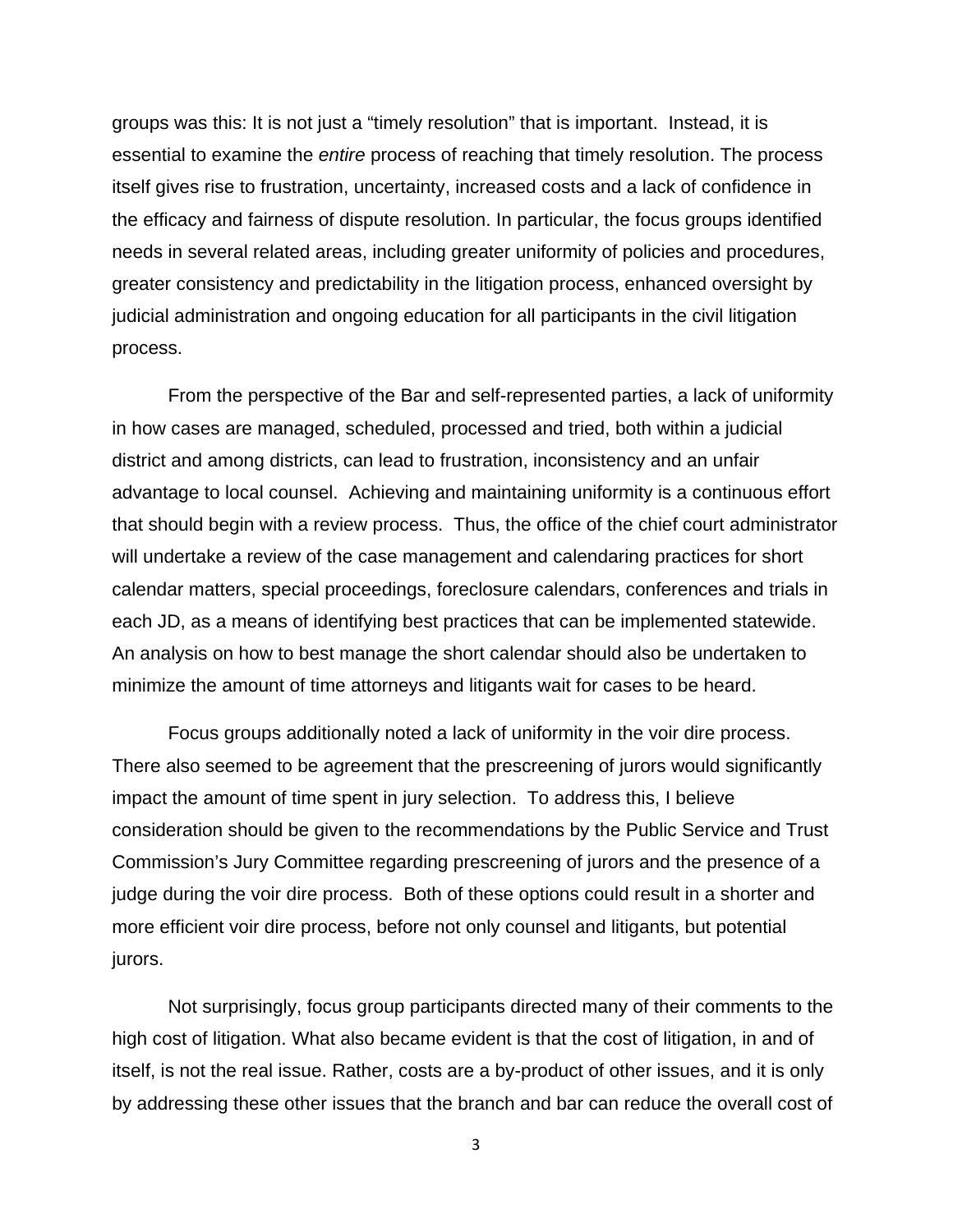litigation. In other words, we need greater consistency and predictability with regard to litigation management.

As one of the first steps in addressing many of these issues, the Judicial Branch began implementing individual calendaring, first in Waterbury and subsequently in New Britain. We intend to expand the program to the Stamford-Norwalk Judicial District this spring, and we hope to have it statewide in one-and-a-half years. I can also assure you that as we roll out the program to other locations, judicial administration will make maintaining uniformity of procedures a priority. In addition, our administration will use performance measures to track the program's success in addressing issues raised by the focus groups.

I have no doubt that individual calendaring will enhance the consistency and predictability of rulings on motions and discovery disputes and increase the possibility for settlement, thereby reducing the cost of litigation. Moreover, instead of filing and arguing motions, the parties will be able to resolve disputes on pleading and discovery through status conferences by phone, video or in person with a judge who is familiar with the law and procedural history of the cases and parties. Needless to say, a judge who has this familiarity will need less time to prepare for arguments, discussions or to enter orders. I should also note that an important element of individual calendaring is a firm trial date. Counsel and parties who know that a trial will proceed on the scheduled date, absent highly unusual circumstances, will conduct their preparations in a timely manner.

The individual calendaring program will be implemented in each court location for cases filed after a certain date, not for existing cases. Furthermore, once individual calendaring is introduced to a particular location, there will be three tracks for civil cases. The first will incorporate any existing civil cases and cases excluded from individual calendaring. The second track is for complex litigation cases, and the third will encompass cases in the individual calendaring program.

Just a quick addendum regarding complex litigation cases – as individual calendaring expands statewide, consideration may be given to adjusting the focus of the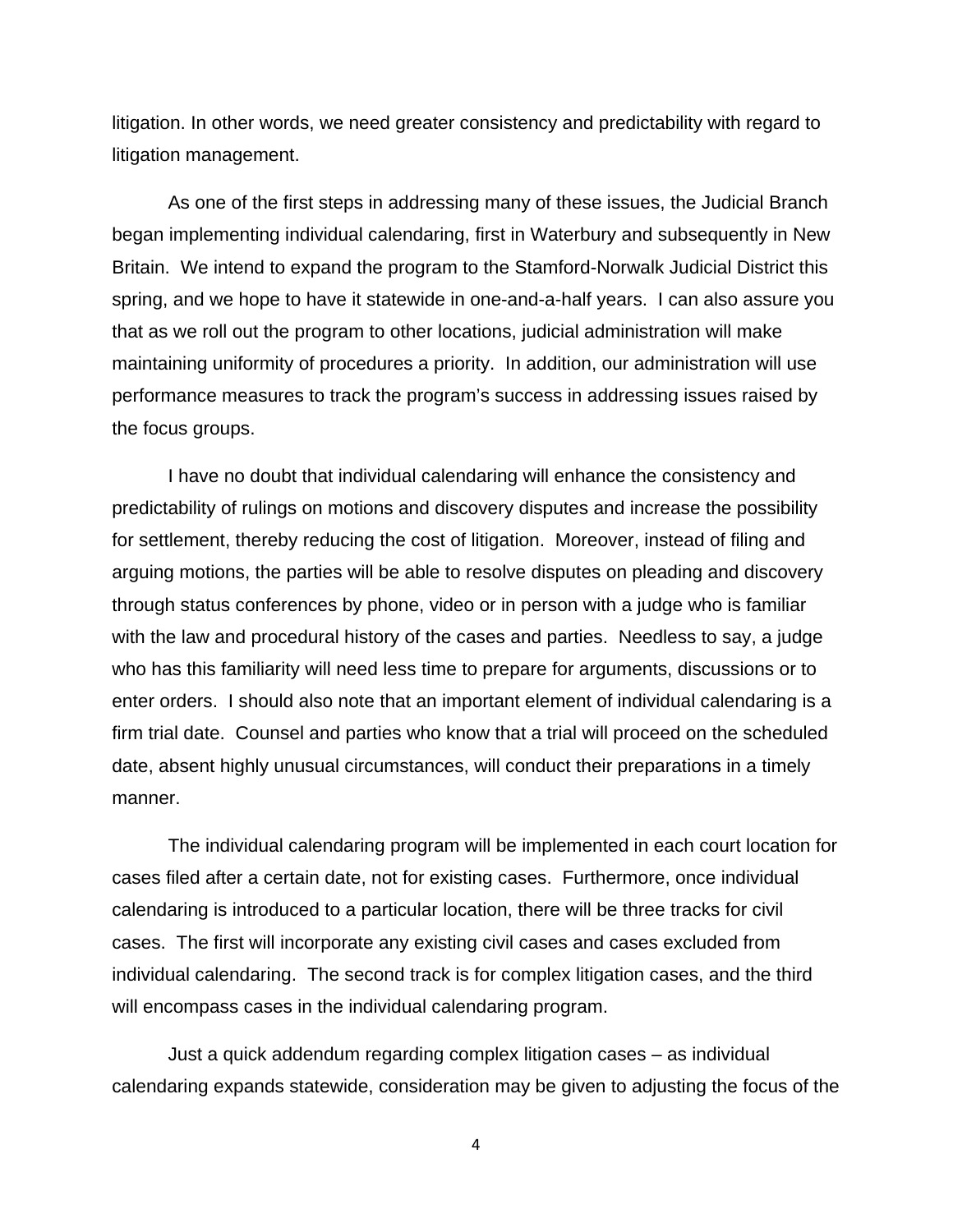complex litigation docket, perhaps morphing it into a complex commercial docket, specifically intended to handle business and commercial disputes. Another suggestion was to dedicate a complex litigation judge to handle probate matters, analogous to the existing land use docket, in order to ensure consistency and predictability in the management and resolution of probate appeals.

I've spoken long enough about re-engineering litigation management; let's turn now to confronting current discovery issues.

In virtually every focus group, attorneys voiced their frustration with the current discovery rules and practice. Yet the focus groups had many solutions to consider as well. For example, as a means of eliminating unwarranted objections to discovery requests, standardized discovery could be expanded to additional types of cases, such as employment and medical malpractice. This concept could be extended further by implementing "automatic disclosure orders" based upon case types and requiring compliance with the orders within a set period of time by the plaintiff and defendant. Focus group participants also suggested the possibility of imposing restrictions on discovery, such as limiting the number of interrogatories.

All of these proposals and others will be referred to the Civil Commission, which includes representatives from the plaintiff and defense bars, small and large law firms, and municipal and corporate attorneys.

Before I address enhancing ADR options, I want to focus on a topic that is extremely important to me and the Branch: self-represented parties.

The re-engineering of the civil justice system cannot be accomplished without addressing the needs and impact of the ever-increasing number of self-represented parties in civil cases. Some people are forced to represent themselves because the cost of legal representation is too high. Others choose to represent themselves, believing that they can navigate the court system effectively on their own, without the assistance of an attorney. Regardless of the reasons behind the choice, undoubtedly the self-represented population is increasing, and their presence is impacting judges, court staff, attorneys and entire civil justice system in critical ways.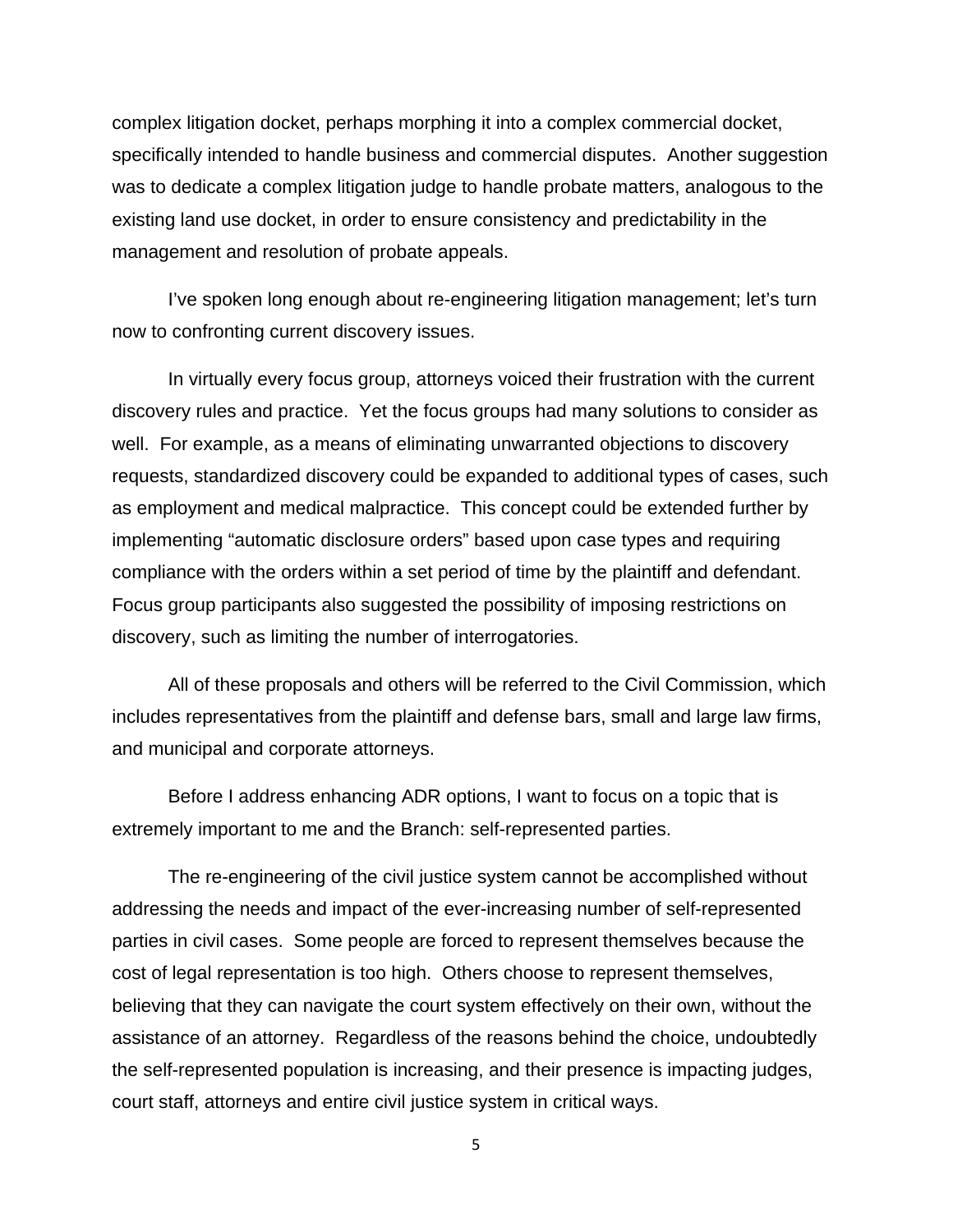The adversary system, with two legally-trained opponents presenting evidence and making arguments in front of a neutral judge, is the cornerstone of the court system in Connecticut and elsewhere. However, when one side is represented by counsel and the other side is not, there is no longer equal representation. This inequality is particularly evident in collections and foreclosure matters, where so many defendants are trying to navigate the unfamiliar world of the civil non-family courts. The rules of practice can be confusing for attorneys, who have had years of legal education. How much more confusing must concepts like "return date" or "special defenses" be for a self-represented party?

To address the needs of self-represented parties, for many years, the Judicial Branch has been committed to a variety of programs and services. Court Service Centers and Public Information Desks have been established in almost every judicial district; volunteer attorney programs in the areas of foreclosure and family law have been implemented in five locations and the Judicial Branch has partnered with the CBA to implement two additional volunteer attorney programs in Small Claims in the Hartford and Middletown Judicial Districts. With the continued generous cooperation of the bar, such programs will be expanded further. In addition, materials and forms on the Judicial Branch website are being revised and simplified on an ongoing basis; and tutorials and guides to assist self-represented parties in defending lawsuits and filing appearances, for example, are continuously being developed by the law librarians; and the Branch has established close ties with the Legal Services Community, partnering in making videos to assist self-represented parties and address their needs in other ways.

The Branch is also in the process of planning a second Pro Bono Summit, to bring both the needs and the opportunities available to meet those needs to the attention of the entire legal community.

However, pro bono alone is not sufficient to address the needs of the selfrepresented parties; help for people with moderate means is also necessary. Too many people are in the position of having too much money to qualify for free legal services, but not having enough to retain private legal counsel. The Connecticut Bar Association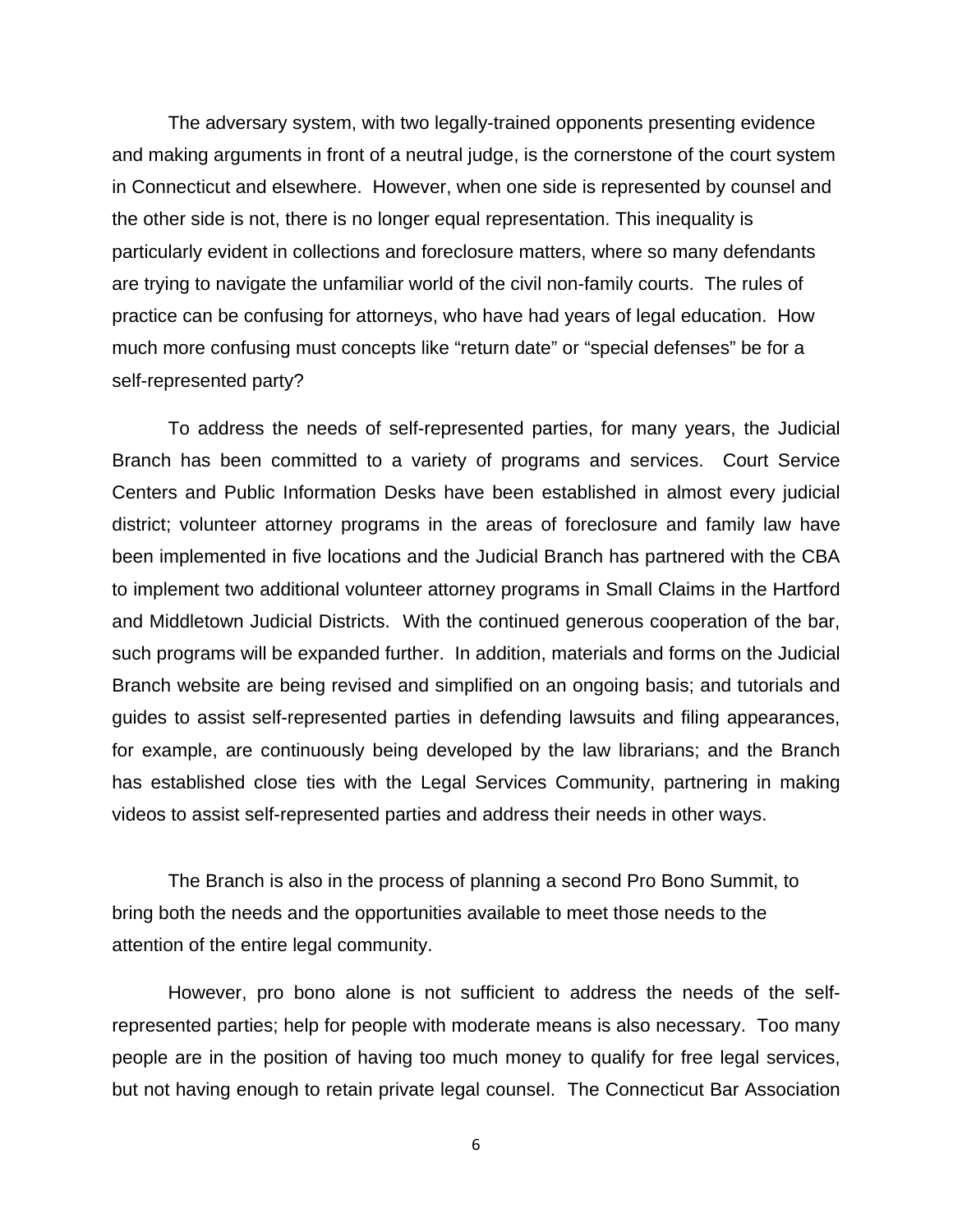and its Young Lawyers Section are working on the development of a modest/moderate means program, sometimes referred to as "low bono," to assist those people who cannot get help from traditional Legal Services organizations. The Judicial Branch is participating in this effort as part of a work group formed under the auspices of the Access to Justice Commission, to assist in appropriate ways with the implementation and fostering of such a program.

So suffice it to say that the Judicial Branch is well aware of the issues arising from the influx of self-represented parties and is working diligently through a variety of programs and services to address their needs and impact. We may also want to consider training specifically geared toward judges as they preside over cases involved self-represented parties.

Now, it's time to turn our attention to enhancing alternative dispute options. There's been exciting developments in this area, and I'm pleased to share them with you.

Work in this critically important area really got under way in 2010, when I appointed the Commission on Civil Court Alternative Dispute Resolution. Its charge was to assess existing civil ADR programs and make recommendations to improve the utilization and effectiveness of court-sponsored ADR. The Hon. Linda K. Lager, chief administrative judge for civil matters, chaired the commission, which included members from the bench, bar, academia and the business community.

The commission prepared a very thorough report, which is available on the Branch's website, at www.jud.ct.gov. Among the areas covered is background on the role of alternative dispute resolution in Connecticut's overall civil dispute resolution structure. As many of us know, although the traditional focus of the civil justice system has been to resolve disputes through jury or bench trials, the Branch for many years has provided several other options for resolving disputes.

The commission's report also includes a clear statement of the goals and objectives of civil ADR programs. Stated simply, the goals of ADR programs are to allow parties to achieve an acceptable resolution of their case or a portion of their case,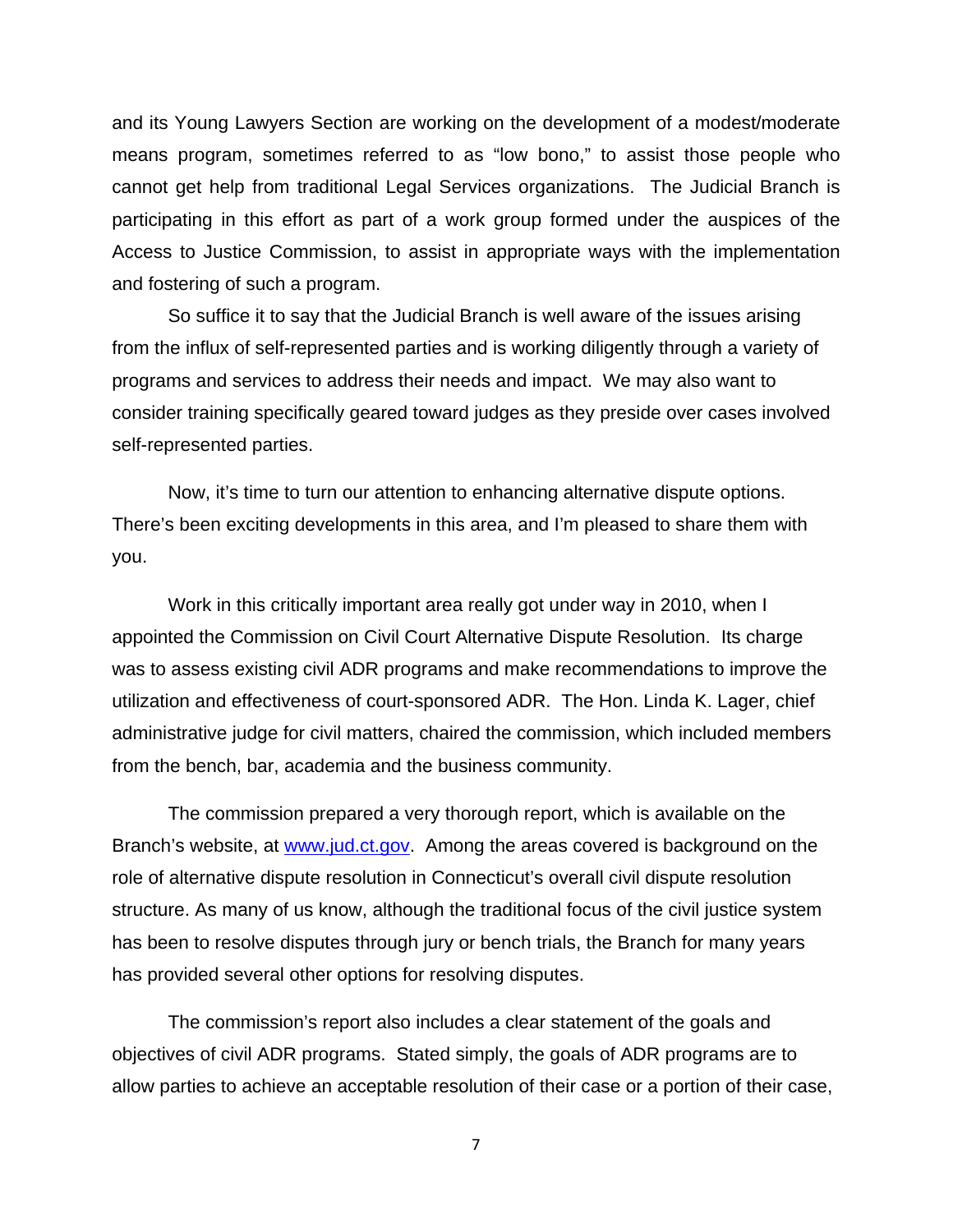through an efficient process for parties and the Branch. Such a process must be procedurally and substantively fair, and involve skilled neutrals with appropriate education, experience, process skills and knowledge of the subject matter, and who succeed in identifying and addressing underlying issues in the case.

Please note that the substance of these goals and many of the commission's recommendations were echoed in the comments and suggestions from the civil reengineering focus groups. Many of them commented on the Judicial mediation program, saying that it was good but hampered by the difficulty in finding mediators with appropriate expertise and sufficient time to mediate. And without that essential ingredient, we cannot achieve success in this area, particularly since the skill set needed for mediation is quite different from that needed for adjudication of a dispute.

We also know that in the Judicial mediation program, people have selected the same mediators over and over, some of whom have now left the bench. It is, therefore, important that judicial administration take the necessary steps to identify more judges and judge trial referees with the talent and interest to serve as effective mediators. Once these individuals are identified, special training and educational opportunities should be made regularly available, and in some instances, required.

Along the lines of the skill required for mediation, the focus groups also discussed the idea of creating a mediation docket. There was great interest in exploring the concept, since a mediation docket would ensure that effective and skilled mediation is widely available for all parties, not just those who can afford private mediation.

Thus, based on the report and commission's recommendations, I am pleased to tell you today that the Judicial Branch intends to have a pilot mediation docket up and running by the end of this calendar year.

As a first step, however, the chief court administrator should solicit input from focus groups of judges and judge trial referees to determine whether there are judges and JTRs who are willing to serve a lengthy period as a mediator. These focus groups could provide feedback on whether the mediation docket would be another type of assignment or whether judges and JTRs would prefer to do mediation one or two days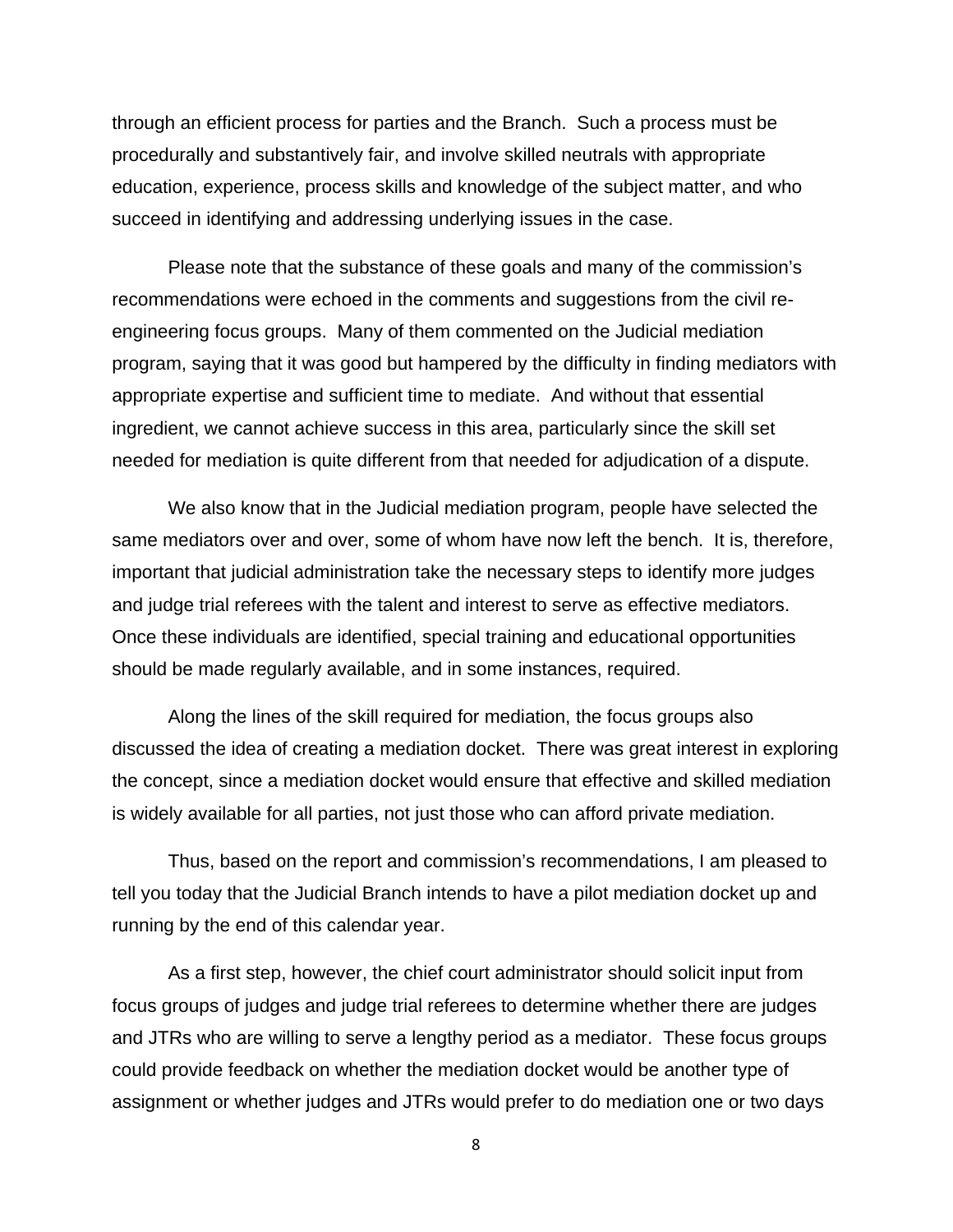per week or one week per month. Meanwhile, feedback could also be obtained on another suggestion that the Branch have a dual system for mediation: that is, maintaining the flexibility of the existing Judicial mediation program, which allows parties to select any judge in the state, along with the mediation docket.

From my perspective, I see only positives to implementing a pilot mediation docket program. At a minimum, a mediation docket could have two or three highly skilled and trained judges and judge trial referees dedicated to providing mediation services for cases – and who would be assigned to the docket only after completing a basic training curriculum. The docket could be in any court facility in the state, and a provision could be made for extended hours, allowing mediation to continue beyond the traditional work day or into the weekend. The possibility of creating comfortable breakout rooms, which would be more conducive to communication, will also be considered.

A mediation docket would also address the concerns of the bar about finding a mediator with sufficient time to mediate a case. Additionally, a mediation docket would ensure that judges who serve as mediators are recognized and valued for their expertise. And whether judges and JTRs are serving as mediators specifically assigned to a docket or providing mediation under the auspices of the existing Judicial mediation program, it would be helpful for parties and attorneys to have additional information about their experience and practices. Providing this type of information was a recommendation of the ADR Commission, as well as a need expressed by reengineering focus group participants.

The focus group participants also suggested having attorneys serve as mediators. These attorneys would be hired by the Branch on a per-diem basis, like an attorney trial referee. For example, attorneys with particular expertise in construction law, commercial disputes or probate law could be an invaluable asset in resolving those kinds of case, where the substantive expertise in a specialized area is essential to understanding the issues of the case. Also, these attorneys would be provided the same training and educational opportunities that are provided to judges and JTRs.